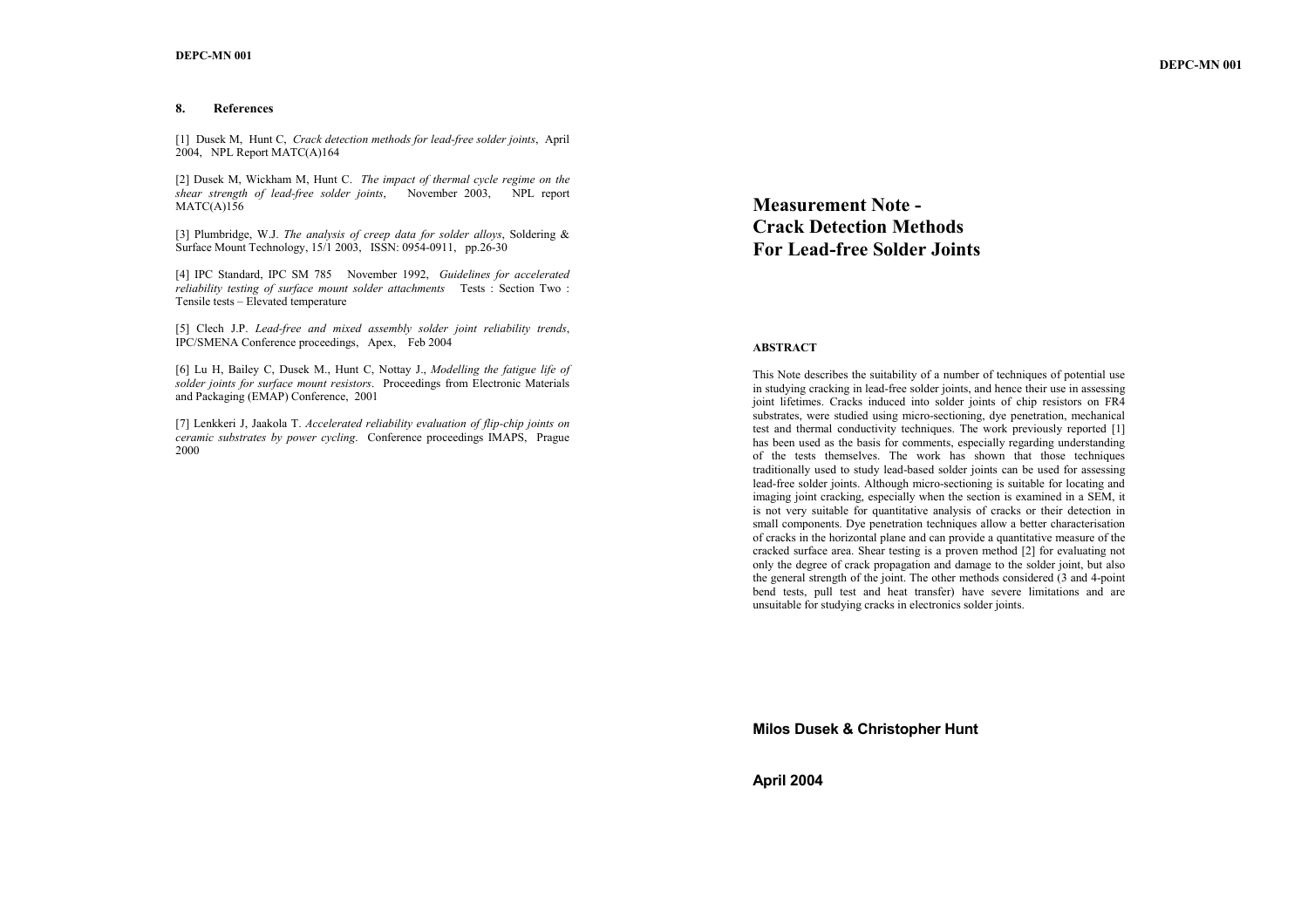# **7. Acknowledgements**

The work was carried out as part of a project in the Materials Processing Metrology Programme of the UK Department of Trade and Industry.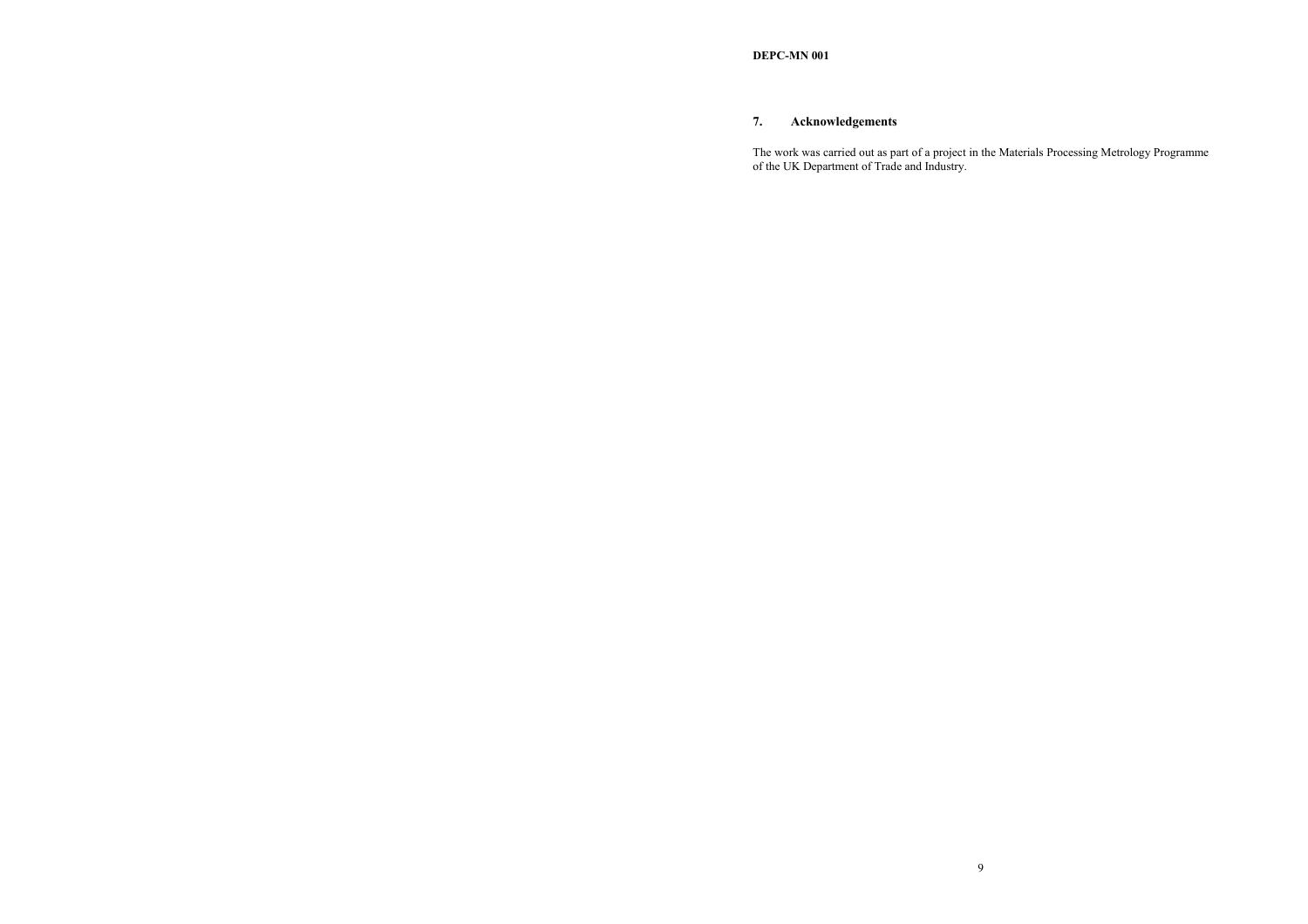no significant difference in the temperature distribution in the joints of the components over the heating up period. The only significant changes occurred when the length of the crack exceeded 72% of the termination length. But it is probable that cracks of this scale would already have caused the joint to fail mechanically. In consequence, this technique cannot be recommended for the assessment of crack initiation and propagation in solder joints.

#### **1. Introduction.**

In electronics assemblies components and substrates are mechanically and electrically interconnected via soldering processes, and since the solder joint is the weakest point in the assembly, it usually determines the lifetime of the assembly. Hence estimates of the lifetime of electronics assemblies are often made by monitoring the degradation (and eventual failure) of solder joints under severe service or accelerated conditions. Such estimations of the joint lifetimes are also desirable, if not necessary, for feedback to achieve and maintain good process control, especially for high reliability applications.

In normal field use these assemblies experience a variety of temperature/power changes (e.g. power consumption; switching equipment on/off; day/night temperature changes), and these TCE mismatches cause strain and stress in solder joints, which creep and relax over time. Such strains can result in crack initiation (usually in the solder joint under the component), subsequent crack propagation through the solder fillet itself, and finally failure of the joint. There are several investigatory techniques which are used to study cracking in conventional SnPb solder joints, and which are therefore potentially suitable for providing data on the lifetime of lead-free solder joints. Previous work [3] on mechanical studies of solder joints has demonstrated that mechanical failure of the joint does not happen in a sudden, catastrophic manner, but occurs as a gradual change, usually in the form of cracking.

This Measurement Note provides an assessment of the suitability of a number of techniques to study cracking in lead-free solder joints, and hence their use in estimating joint lifetimes. The techniques described, which were selected as those commonly used (or being evaluated) in the electronics manufacturing industry, were metallographic micro-sectioning, dye penetration, mechanical tests and thermal conductivity. Where appropriate, suitable test procedures are detailed, and the previous work [1] has been used as the basis for the comments concerning the suitability of the technique studied.

# **2. Test Procedures**

The test procedure is essentially simple using devices mounted on a test board, which is subjected to a thermal cycling regime in order to accumulate damage in the joints in the form of cracking. The devices used are known to provide sensitive joints when soldered, and hence to be susceptible to cracking. Resulting cracks are then sought and characterised using the various evaluation techniques.

**Components** : R2512-type chip resistors – chosen as frequently used, sensitive structures, most likely to fail first in the field due to high CTE mismatches (see Figure 1), and which also lend themselves to shear tests. The terminations should contain no lead, since small additions of lead are known to alter solder properties such as alloy strength [2].

**Substrate Finish** : FR4 substrates with the ENIG (immersion gold over electroless nickel) finish - they are lead-free, in common usage and widely available.

**Test Assembly Design** : an example of a suitable PCB layout for testing is shown in Figure 1. The board is single-sided FR4, thickness 1.6 mm, copper thickness of 35 um (copper plating 1 oz/sq.ft) and an ENIG finish.

**Board Assembly** : substrates should be printed with solder paste using a stainless steel stencil with a thickness of 150  $\mu$ m (0.006"). Two pastes have been found suitable and give broadly similar results [2] for the cycling regime described here i.e. SAC (95.5Sn3.8Ag0.7Cu) and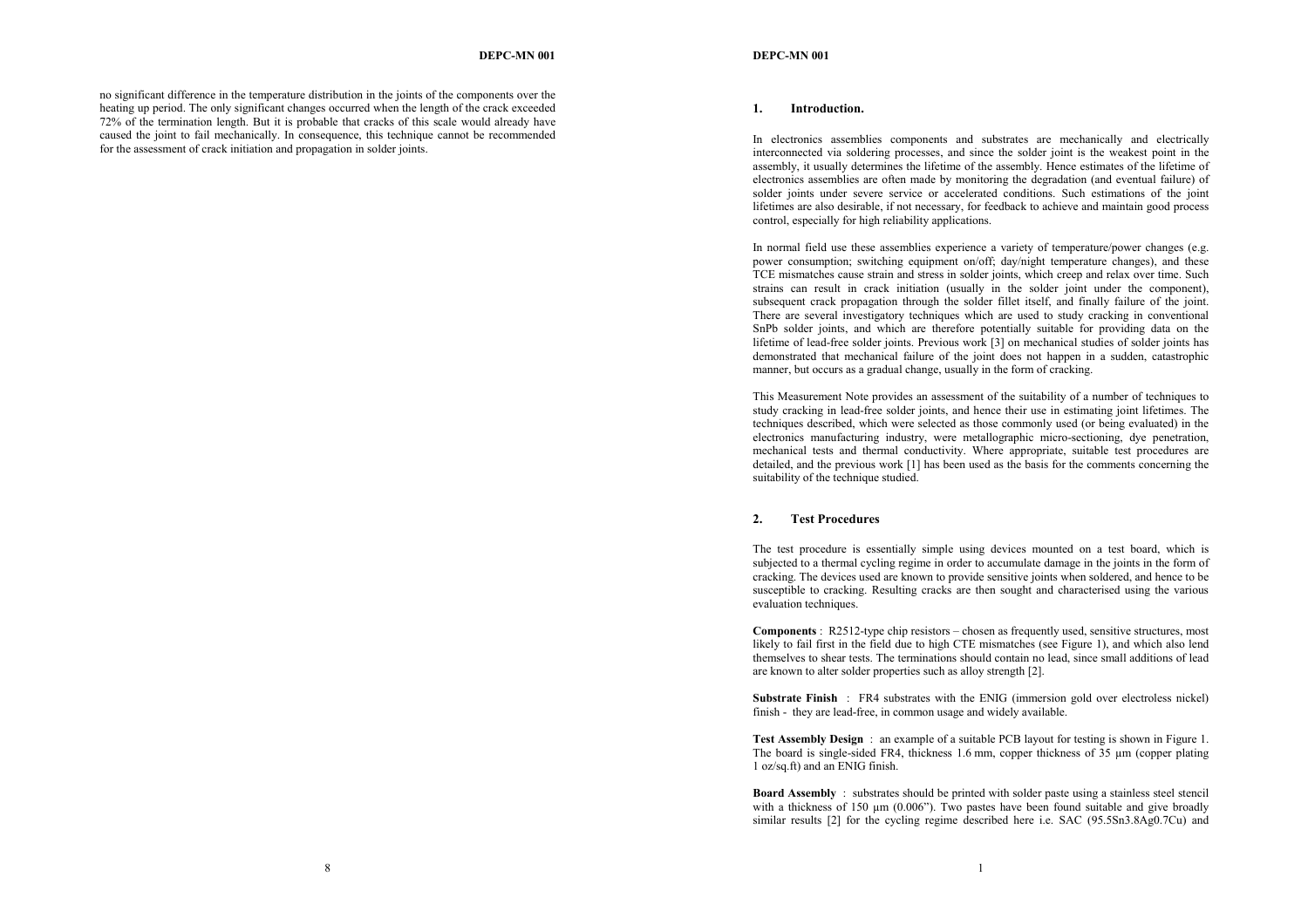#### **DEPC-MN 001**

#### **DEPC-MN 001**

96.5Sn3.5Ag. An automatic placement system is more likely to provide consistent solder volumes for each joint, and convection reflow assembly is preferred. Reflow temperature profiles should be measured [2] to ensure that the times above  $220^{\circ}$ C and  $250^{\circ}$ C are not excessive.



**Figure 1. FR4 laminate with 2512-type resistors used in the crack assessment study.** 

**Cycling Regime** : The traditional accelerated method of generating cracks in solder joints is to subject the assemblies [4] to thermal cycling regimes, during which the cracks are caused by stresses exceeding the ultimate shear stress of the particular solder alloy. The localised stresses can be caused mechanically, by material displacement, or by mismatch of the coefficients of thermal expansion (CTE) of the two joined materials exposed to temperature changes.

In many electronic assemblies typical mismatches in CTE are between the component body (alumina 6.5ppm/°C), the solder (21-25ppm/°C), the copper termination pad (17.6ppm/°C) and the FR4 laminate (CTE<sub>xy</sub> = 12-18ppm/°C, CTE<sub>z</sub> = 50ppm/°C). An additional factor is that all these coefficients vary with temperature. The largest mismatch over the longest absolute dimension is between the component body and the FR4 substrate [5]. The parameters of the thermal cycling regime now commonly used are listed in Table 1.

|  |  |  |  | Table 1: Tested temperature cycling regimes within $\pm$ 4 $\degree$ C of the set value |
|--|--|--|--|-----------------------------------------------------------------------------------------|
|  |  |  |  |                                                                                         |

| Cycle |    | Low temp High temp | Ramp                    | Dwell | Period |
|-------|----|--------------------|-------------------------|-------|--------|
|       | U  |                    | $\Gamma^{\circ}$ C/minl | min   | mın    |
|       | 55 | 25                 | 10                      | 5     | 45     |

This is the test regime commonly used for military applications – hence it has a wide temperature cycle (-55 to +125<sup>o</sup>C). The ramp rate of 10<sup>o</sup>C/min is moderate, but slower than that of a thermal shock regime, which is typically above  $30^{\circ}$ C/min [4]. The relatively short dwell time of 5 minutes is to minimize the cycle period and shorten the overall test time. In recent years the military and automotive sectors have preferred to use the same cycling regime, and this now appears suitable for many, if not all, applications. It not only reflects a severe working environment, but also provides a means of rapid damage (e.g. crack) accumulation without compromising the failure modes.

is such that the gap between the unbending lower face of the resistor and the board itself is closed and contact may occur. This issue, together with those associated with the attachment of strain gauges, means this test approach cannot be recommended for assessing cracking or solder joint lifetime until further development has been carried out.



**Figure 6. Schematic of the 3-point bend test.** 

### **5.4. 4-Point Bent Test**

The 4-point bend test is an alternative method to the 3-point bend test, the major difference being that the solder joints are stressed in the opposite direction to that used in the 3-point test. Figure 7 illustrates the layout and the direction of the forces acting at the assembly. However, this testing method cannot be recommended [1] since it is inherently unsuitable for crack assessment - the test itself results in propagation of the cracks, a consequential peeling of the remaining solder joint, and early and anomalous joint failure.



**Figure 7. Test specimen with forces (arrows) acting in 4-point bend test.** 

#### **6. Thermal Conductivity**

It has been suggested that cracks inside the solder joint might affect its thermal conductivity, because as the crack develops the direct conduction path in the material becomes less, resulting in a decrease in the rate of heat transfer [7]. Modelling this situation using FEA techniques, however, confirmed [1] the unsuitability of the technique in characterising cracks and crack propagation. The results highlighted that almost irrespective of the size of the crack there was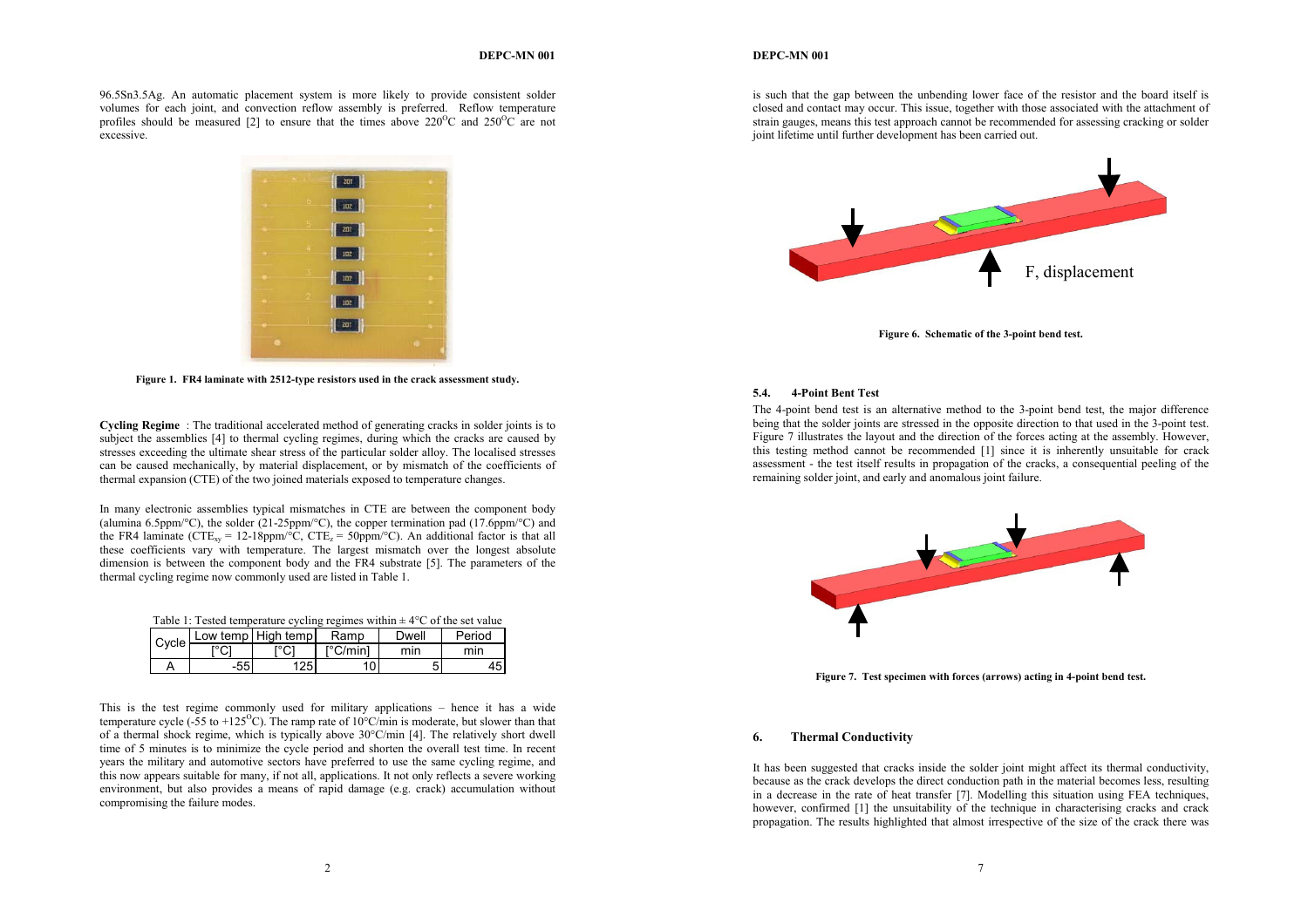

**Figure 4. Shear test jig and push-off tool before a shear test.** 

### **5.2. Pull Test**

In another destructive mechanical test, the pull test (see Figure 5), a constant force is applied to the joint and the deformation measured using a strain gauge mounted on the top of a resistor. Typical parameters [1] might be a load of 100N applied over 20 sec at a rate of 3.3 N/sec and held for 60 sec.

The previous work [1] demonstrated that this technique is still in its development stages and hence can produce unexpected and variable results. The latter may be operator-dependent and associated with factors such as the alignment of specimen, the bonding of the strain gauge, and/or the small resistor area. Importantly, however, the method cannot currently be recommended for the assessment of solder joint integrity because of the complications arising from the strain gauge attachment. Better results might be achieved [7] using a field strain monitoring using moiré technique.



**Figure 5. Specimen for pull testing.** 

### **5.3. 3-Point Bend Test**

In the 3-point bend test the force is applied to the substrate on the side opposite to that of the resistor (see Figures 6), and the substrate deformation is monitored at the top of the resistor body. The extent of the deformation depends on the force exerted on the resistor through the solder joint. The previous work [1] demonstrated that irrespective of the thermal cycling regime used, the solder becomes accommodating and irreversible plastic deformation (creep) occurs in the joints during the dwell periods of the test. In consequence the curvature of the bending board

#### **3. Micro-sectioning**

Metallographic micro-sectioning is the traditional destructive method of studying microstructure and failure modes in solder joints, including the location and extent of any cracking within the solder joint (see Figure 2). However, for credible evaluations of cracking it is essential that microsections be carefully prepared, and there are some general points which can be highlighted:

- assemblies of component and substrates should be pre-cut using a low speed saw to avoid causing any additional stressing
- these pre-cut specimens should be mounted in cold curing epoxy resin moulds to protect and encapsulate the solder joints
- the specimens should be ground using successive grades of silicon carbide papers (120) to 4000 grit), followed by polishing using diamond pastes/sprays with successive particle sizes from 15 to 0.25 µm in diameter
- due to the differences in hardness of the solder, the copper pad, any interlayer present, and the component edge, care should be exercised to ensure that only a light pressure is used during polishing
- diamond impregnation of the polishing cloth should be kept to a maximum to ensure an optimum cutting rate. Final polishing of the samples should be carried out by hand using a gamma aluminide powder suspended in lapping fluid (OP-S)
- etching of *lead-based solder joints* to highlight microstructure, should be carried out using a solution containing 2 ml hydrochloric acid and 98 ml industrial methylated spirits in a polish-etch technique, employing 0.25µm diamond paste as the polishing medium
- etching of *lead-free solder joints* to highlight microstructure, should be carried out using a solution containing 2 ml nitric acid, 2 ml hydrochloric acid and 96 ml distilled water in a polish-etch technique, with 0.25<sub>um</sub> diamond paste as the polishing medium. Satisfactory results have been achieved using a very short polish cycle (2 sec) followed by immediate specimen wash in distilled water
- acceptable images highlighting *joint microstructure* can be obtained using an optical microscope, whereas *cracks* in the solder joints are usually better located using an SEM in the secondary electron mode
- the SEM technique does require a conductive coating (e.g. AuPd, Au or carbon) over the specimen. The level of polishing should be minimised by examining the specimens in the SEM back scattered electron mode, which is well suited for qualitative and/or quantitative analyses
- a technique called "digimap" (i.e. mapping selected elements in distinguishable colours) can also be helpful when used in applications for coatings and laminate.